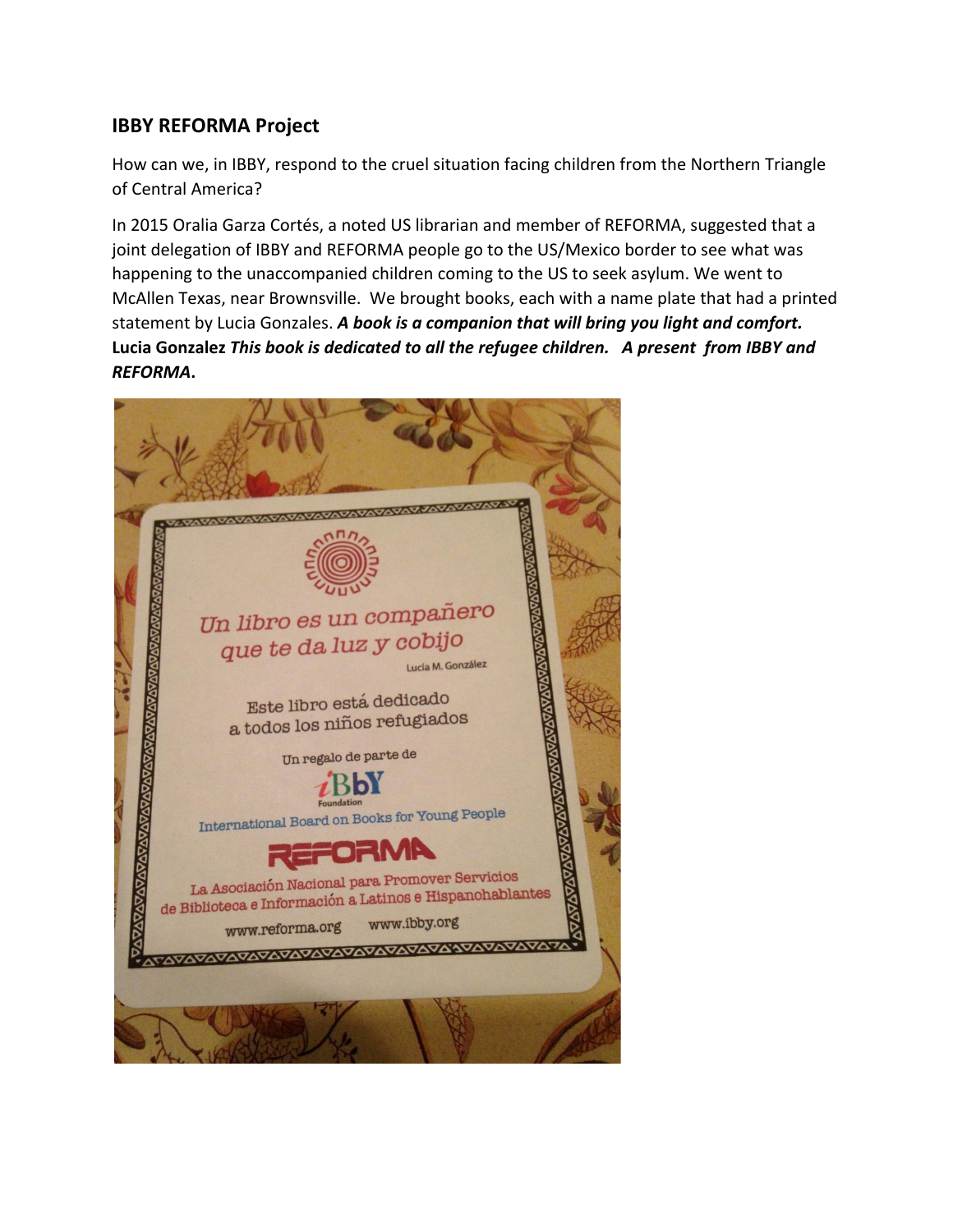We visited Catholic Charities; a U.S. Customs and Border Protection (CBP) Processing Center, McAllen; ProBAR--a group of pro bono lawyers; a shelter run by Southwest Key the Nueva Esperanza Immigrant Youth Shelter, in Brownsville and in every case we asked if they could give the children the books that we had bought for them. Some of us were allowed into the shelter where we saw that the kids seemed to have decent accommodation and were being provided. These shelters were responsible for assessing the homes—mainly of relatives—where they were to be sent. Kids were not supposed to stay in the shelters more than a few months at the most. The situation seemed tragic—some of these kids only spoke Maya languages; they had left their parents behind; their futures were uncertain. When they went to court if they didn't have a lawyer (fewer than 10% did) their chances of being granted refugee status were very slim. And a number were being deported.

But still…. In general they seemed safe.

Today, as we all know, they are not safe at all. Their situation in Central America continues to deteriorate. They may well die on route. The Coyote system has been almost entirely taken over by the drug cartels. They are being asked to wait on the Mexican side of the border in some of the most dangerous cities in the world (Juárez, Tijuana, Matamoros) If they try to cross at less crowded areas of the border they risk dying of hunger in the desert. Aid workers who leave water for people in the desert have been charged with criminal activity and Border Patrol agents have frequently been documented emptying and kicking over water supplies. And in an act of extreme cynicism Guatemala and the US have signed an agreement that any refugee passing through Guatemala must stay there as it is a "Safe Third Country."

Another change that has taken place is the huge growth in the number of younger children who are travelling with a parent, either in caravans—in order to avoid traffickers--or in smaller units. As we know some of these children have died of disease in detention, been separated from their parents, or housed in shelters that can hold up to 3000 children.

People from Central America have in general been demonized. A statement by the president of the United States on May 30 and shown on the White House site says, "As everyone knows, the United States of America has been invaded by hundreds of thousands of people coming through Mexico and entering our country illegally. This sustained influx of illegal aliens has profound consequences on every aspect of our national life — overwhelming our schools, overcrowding our hospitals, draining our welfare system, and causing untold amounts of crime," the statement continues. "It must end NOW!"

The situation of children and families even if they make it into the US is a far cry from what the framers of the 1951 Convention and Protocol Relating to the Status of Refugees and its then signatories, including the US, imagined when they attempted to ensure that what had happened to Jews during the second World War would never happen again.

The children and their parents from the Northern Triangle are fleeing extraordinarily high levels of gang and other forms of violence--including femicide--; starvation due to climate change; and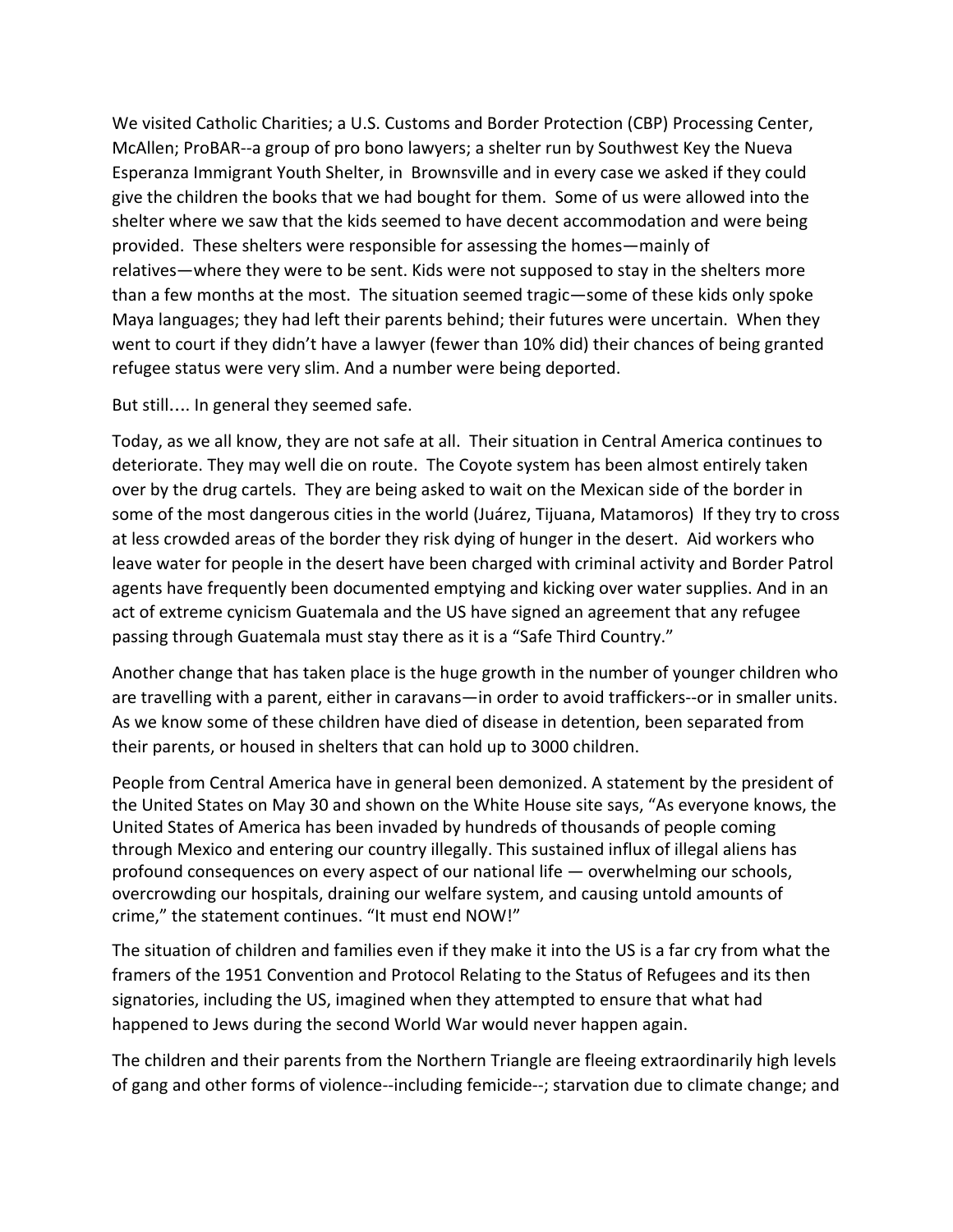social break down due to extreme corruption—especially in Guatemala and Honduras. Public institutions such as schools, hospitals, orphanages, and others are barely funded. Not only is the drug trade embedded in many government and army departments, children and their well being are almost solely the province of NGOs who are struggling valiantly to provide support to children. Unfortunately, the United States and Canada continue to support these governments. And the newly elected president of Mexico who initially had offered much better conditions for refugees passing through Mexico is now blocking them at the Mexican/Guatemala border. And shelters in Mexico are overrun, inadequate and unsafe.

## **It is worth noting here that under the Refugee Convention asylum seekers are not illegal by definition.**

The past several meetings of the steering group of the IBBY REFORMA project which includes Patrick Sullivan, Oralia Garza Cortes, Tess Tobin and Elisabeth Garcia from REFORMA, Ellis Vance and myself from IBBY and Jenny Lizarraga of Cinco Books, have been dedicated to trying to figure out what we can do in this terrible situation. While recently Urban Librarians Unite and the REFORMA Children in Crisis Task Force were Awarded \$95,412 for New Books by First Book, wonderful news, and those books will be distributed to kids who in the United States, we have come to the conclusion that the best thing we can do is to support civil society initiatives in the Northern Triangle and Mexico.

No matter how bad the conditions in Central America, what faces kids who leave their homes and when they arrive in the US may very well be worse. And excellent work is being done in the Northern Triangle and along migration routes in Mexico that we can support.

IBBY El Salvador, which was founded and is mainly run by extraordinary author and poet Jorge Argueta, has now created 3 libraries: one in his backyard; one, weekly, in the market of San Jacinto in the city; and the newest in his Indigenous home village, Santo Domingo de Guzmán. [Jorge Argueta](https://www.booklistonline.com/Books-and-Authors-Talking-with-Jorge-Argueta/pid=6494440?AspxAutoDetectCookieSupport=1) learned what it is to be a reading promotor when working as a writer in the US. I have seen him in action. Jorge, and the people he works with, many of them teens that he has trained as reading promoters, are transforming the lives of children whose schools have hardly any books, who walk to and from school on streets that are beset by gangs, and whose parents are very likely illiterate or nearly so. IBBY and USBBY are supporting IBBY El Salvador and it is one of the most effective uses of funds I have ever witnessed. Children in these libraries practically eat the books they are given.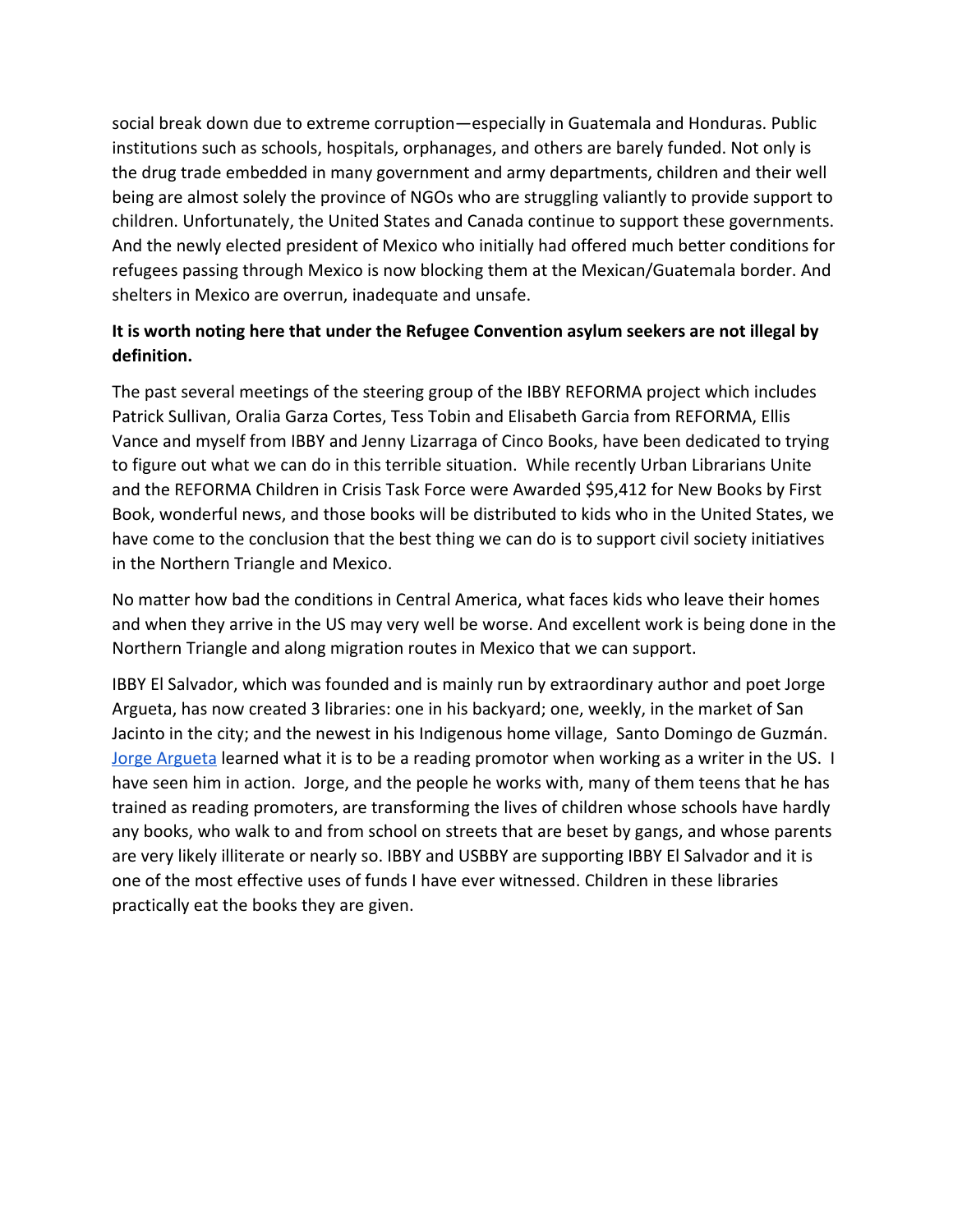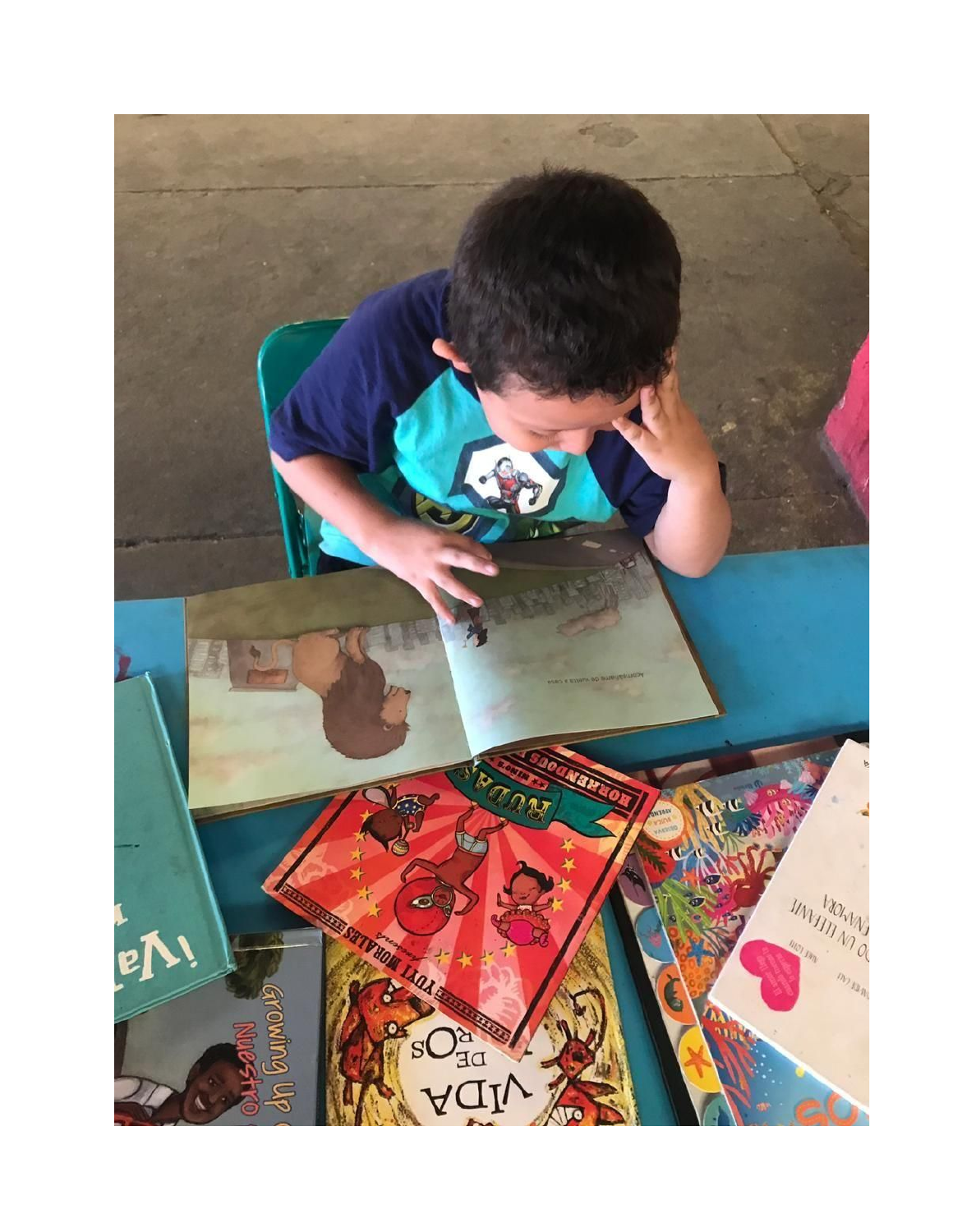